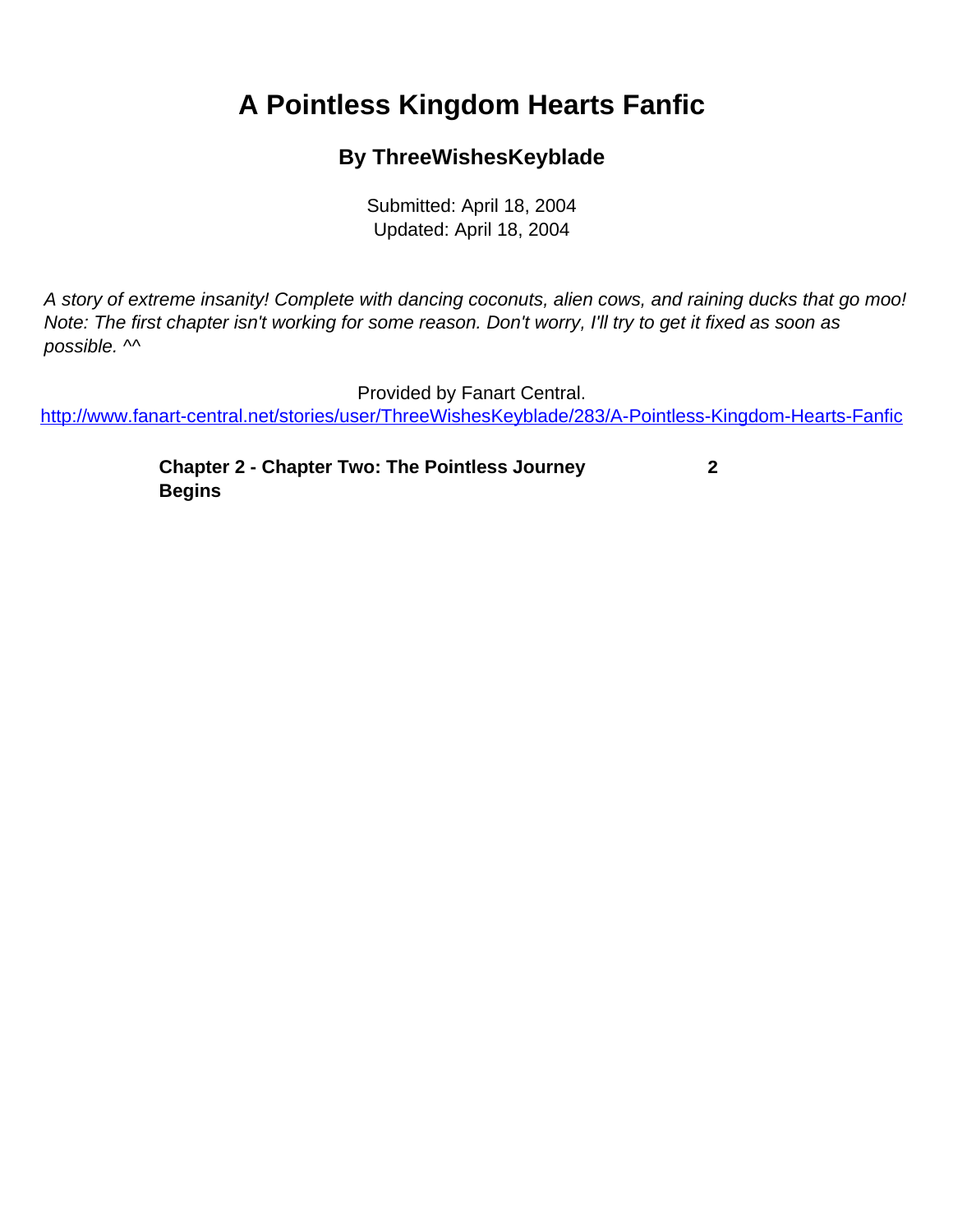## **2 - Chapter Two: The Pointless Journey Begins**

<span id="page-1-0"></span>A Pointless Kingdom Hearts Fanfic Chapter Two: The Pointless Journey Begins By: ThreeWishesKeyblade

ThreeWishes: Squaresoft and Disney are responsible for making the greatest game in the world, Kingdom Hearts. I'm responsible for the story and any mention of alien cows, dancing coconuts, and evil maniac mutant squirrels. I came up with all of those. Why? BECAUSE I WAS BORED, THAT'S WHY! Uh anyway, I also am not responsible for the song Sora sings (it shall be a surprise)(And in a way, I suppose truly I am responsible for the song... it is a parody after all). Btw, this will be a bit different than the first chapter. I'm not quite as hyper anymore.

ThreeWishes: -giggles like a maniac as you start reading- Sorry everyone, Sora is currently rehearsing. So, for your amusement, please welcome the Destiny Islands' Clowns!

Tidus, Wakka, and- Wait.

ThreeWishes: What happened to Selphie?

Wakka: The alien cows got mad and blasted her off to another world.

In Another World.

Selphie: -lands with a thud on a pink table-

Cloud: Hi.

Selphie: O\_O?!

Cloud: Take a seat.

Selphie: -sits down-

Cloud: Would you like some tea? –holds out a tea pot-

Selphie: No, I want a hamburger. –sniffles- I miss the cows…

Cloud: Ok, fine, be that way. –pouts, throws tea pot at Selphie's head-

Selphie: ????? X\_x

Back on Destiny Islands.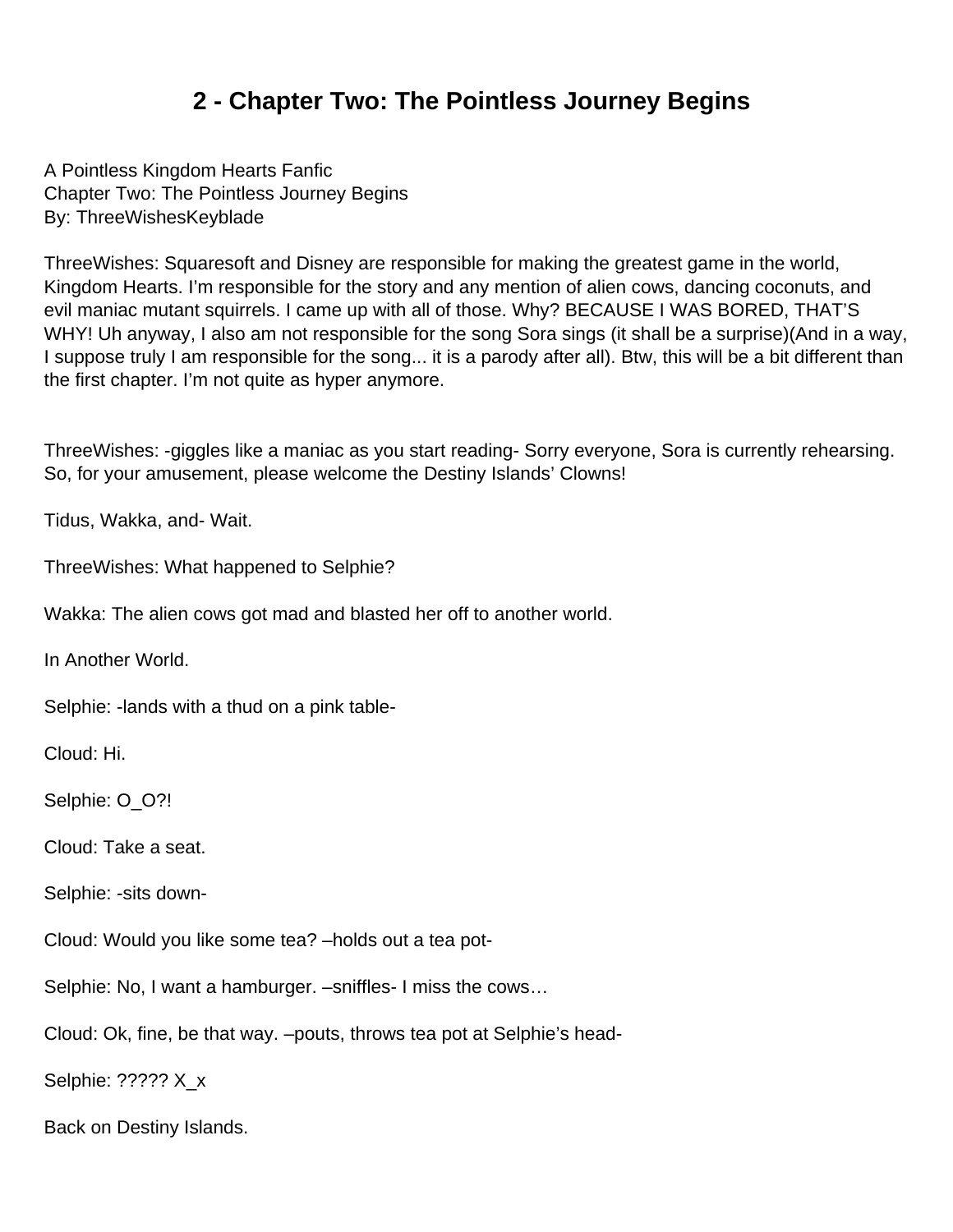Tidus and Wakka: -just stand there, wearing HUGE (er… huger rather, since in KH all of the shoes are… large) shoes, faces painted and all that good junk-

ThreeWishes: Well? Do something!

Tidus: Ok.-grabs a tiny car-

All: Oooo, aaah…

Tidus and Wakka: -try to fit into the tiny car-

ThreeWishes: -.-' Uh ok. That is strange.

Tidus: -stops- THIS IS TOO! –pulls a rubber chicken out of pants-

ThreeWishes: O\_O?! No, that's just scary.

Tidus: Oh…

Riku: -blinks, is forced to watch all of this because he's been tied to a chair by ThreeWishes and must be the audience-

Suddenly a moogle appears.

All: Where'd you come from?

Moogle: I don't know kupo.

ThreeWishes: -thinks- Want to be in a band?

Moogle: CAN I BE THE LEAD SINGER?!

ThreeWishes: Uh no.

Moogle: Air guitar?

ThreeWishes: No.

Moogle: Drums?

ThreeWishes: Sure!

Moogle: I CAN PLAY THE DRUMS WITH MY POM-POM, KUPO!

All: O\_o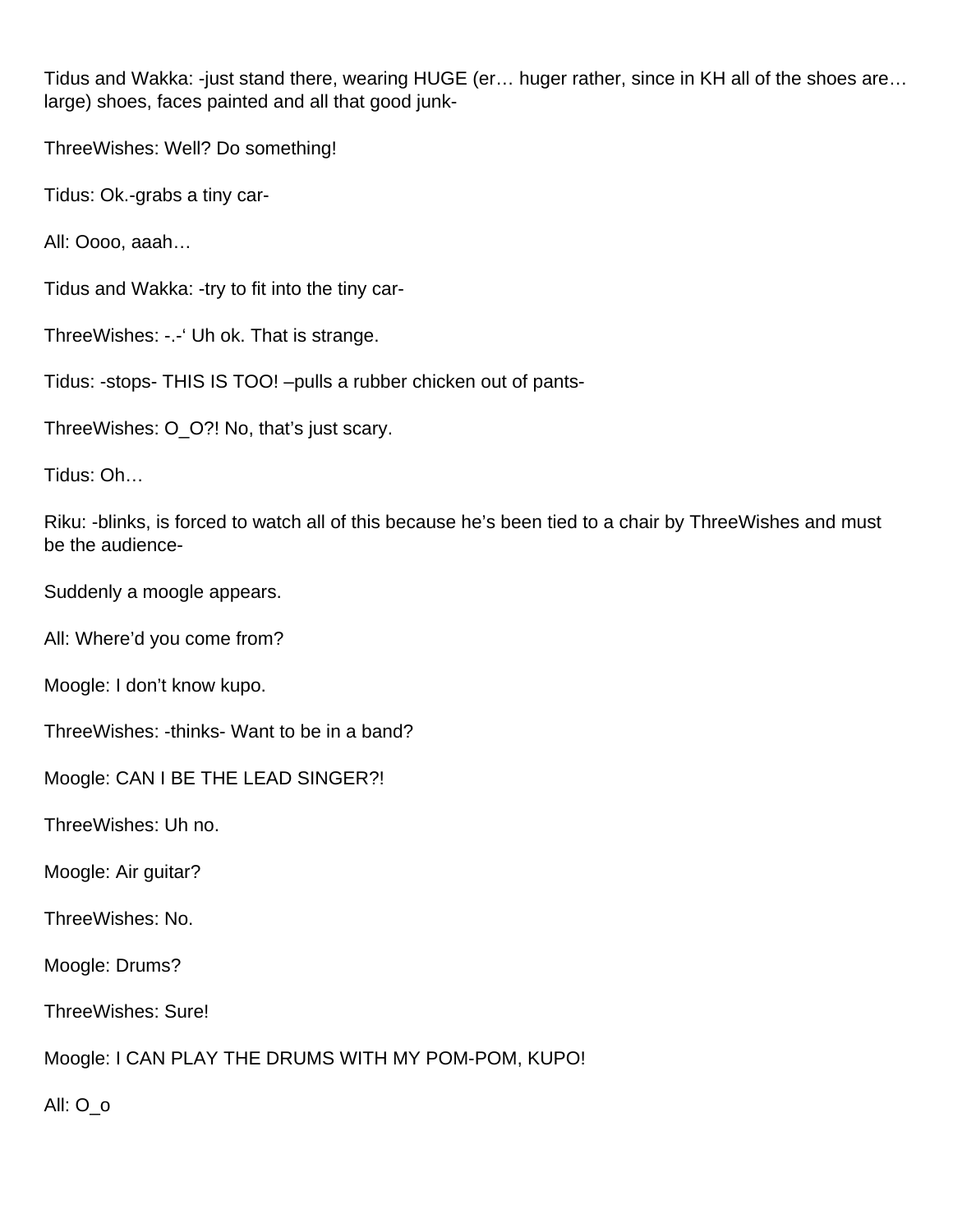ThreeWishes: ...Yeah. Whatever.

Moogle: -is sent to practice with Sora and the heartless-

All: -sit boredly-

Cows: MOO!

ThreeWishes: Shut up.

Cows:  $:$   $\Box$ 

ThreeWishes: I'll be right back.

ThreeWishes pulls open the curtain.

ThreeWishes: I would like to present Sora and the Heartless! –points- We have a few heartless soldiers as background singers, an air soldier on the air guitar, a moogle on the drums, and a group of white knights as dancers.

Sora, Heartless, and Moogle: 0.o –stage fright-

ThreeWishes: -hiss, anger-

Sora, Heartless, and Moogle: -no longer afraid of the stage but afraid of ThreeWishes-

Air Soldier: -starts strumming the guitar-

Moogle: -starts nodding head up and down, pom-pom hitting the drums-

White Knights: -start their jerky movements-

Sora: -gulps and starts singing-

(to the tune of I Will Survive)At first I was afraid; I was terrified. I thought that that Large Body would get a treadmill when it reached level 45. But then I fought so many White Knights, thinking how Kairi did me wrong. And I grew strong. And I learned how to get along!

And so she's back from outer space. She just walked in to find me here with this cheesy grin upon my face. That paopu fruit wouldn't have made me have to say goodbye. But I didn't stumble, nor lay down and die. Oh no not I! I will survive. As long as I have this keyblade I know I'll stay alive. I've got all my life to live, got all my love to give. I will survive!

I should have changed the lock on that gummi ship. I should have smacked you with this key. If I had known for just one second you'd be back to bother me. You're really a bore. Get out of my ship; you're not welcome anymore! I will survive! As long as I have this keyblade I know I'll stay alive! I've got all my life to live, got all my love to give. I will survive! I will survive!

All except Sora: -stare, astonished- Sora?!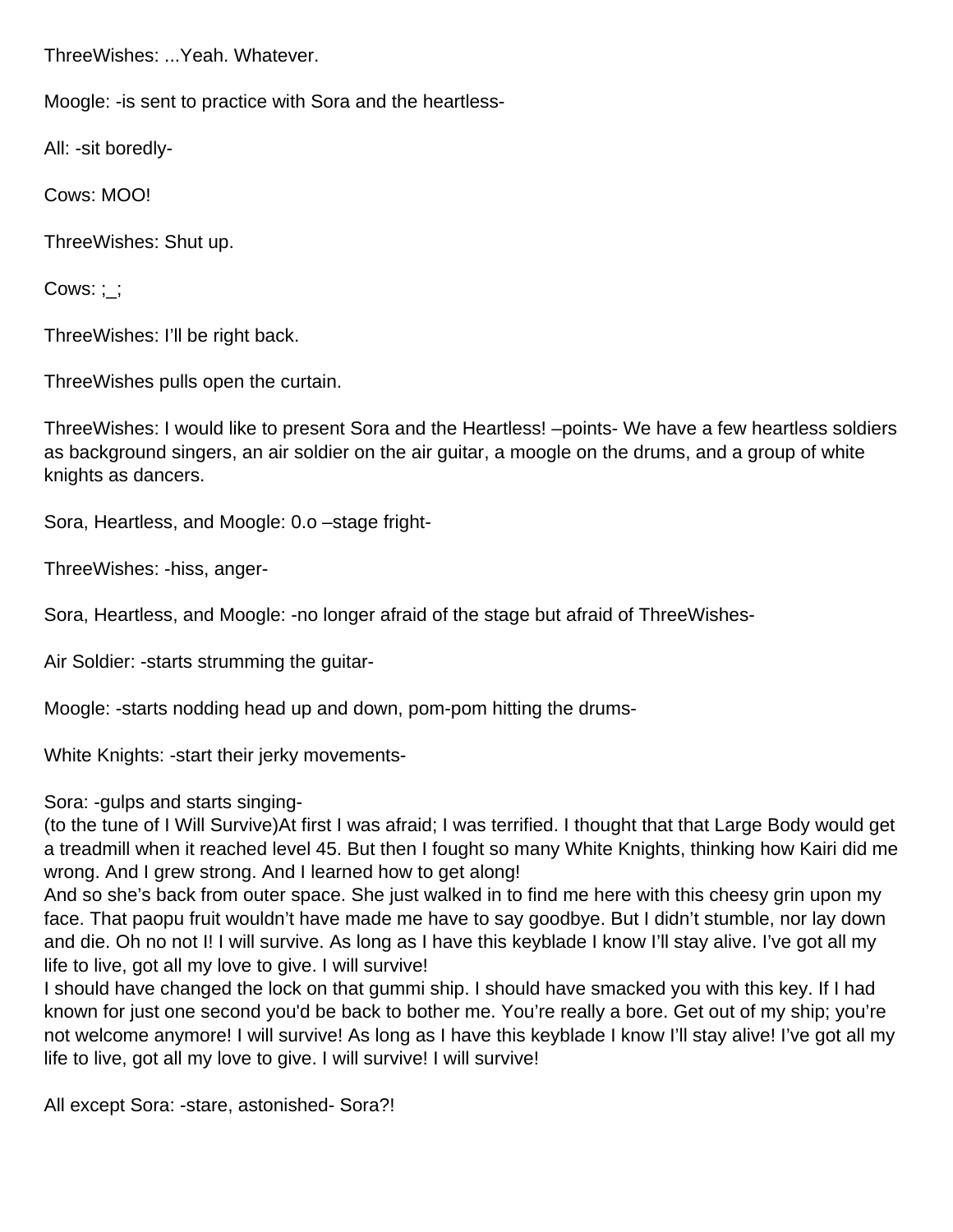Sora: What?!

All: -cheer- SORA! SORA! SORA!

Sora: -blinks- WHAT?!

All: -continue to cheer-

Sora: -twitch-

Suddenly a gummi ship lands on ThreeWishes.

ThreeWishes: -scurries out from under ship, looks like a pancake, eye twitches-

Riku: -runs over to help ThreeWishes, even though he doesn't want to, but it's in the script and ThreeWishes said that if he doesn't follow the script, she'll make him kiss her-

ThreeWishes: WHEEE! –better, clings to Riku-

Riku: -annoyance- -\_-

Suddenly, a few Invisibles run out of the ship.

All: -blank stare-

Invisible: Sora! You're great! How about we take you on a tour of all the worlds! You'll be adored by thousands. You'll have tons of fangirls!

Sora: MORE THAN RIKU?!

Invisible: I wouldn't go that far.

Sora: ;\_; -feels hated, pouts-

Invisible: Uh…… ok, more than Riku!

Sora: WHEEEE! Ok, sure.

Riku: -twitch-

All except Sora and Invisibles: CAN WE COME TOOOOOOOOOOOO?!

Invisible: Uh….. I guess.

ThreeWishes: And so, they all got into the gummi ship and flew off to their first destination, but little did they know, the Invisibles had other things planned for them. –insert evil cackle here-